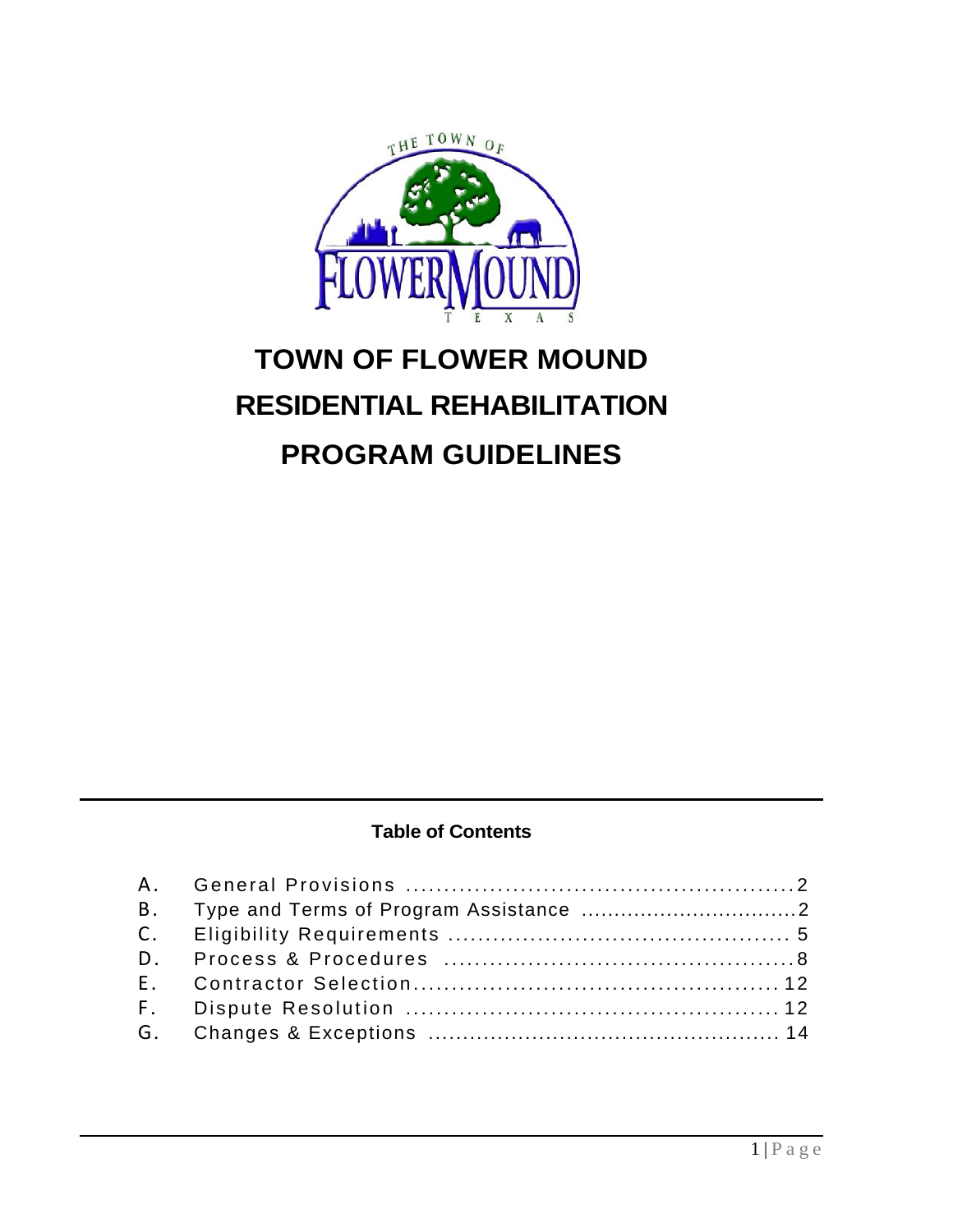## A.GENERAL PROVISIONS

The Town of Flower Mound Rehabilitation Program ("Program"), funded by the Department of Housing and Urban Development's (HUD) Community Development Block Grant (CDBG) Program, is designed to expand the supply of decent, safe, sanitary and affordable housing, to correct health and safety hazards in deteriorated housing and to extend the useful life of existing housing units. This Program is not intended to provide minor home repairs. Forgivable loans are available to achieve cost-effective repairs for low- and moderate- income households within the Town of Flower Mound ("Town").

# **FAIR HOUSING**

This Program will be implemented in ways consistent with the Town's commitment to Fair Housing. No person shall be excluded from participation in, denied the benefit of, or be subjected to discrimination under any program or activity funded in whole or in part with CDBG Funds on the basis of his or her religion or religious affiliation, age, race, color, ancestry, national origin, sex, marital status, familial status (children), physical or mental disability, sexual orientation, or other arbitrary cause.

# **OUTREACH**

Community members are informed of the details of the rehabilitation Program and eligibility requirements through area newspapers, advertisements, public meetings, private interviews, Program flyers distributed throughout the Town, and other fair marketing efforts. Pre-qualification and marketing criteria will focus upon income eligibility and rehabilitation needs. Persons who do not speak English or persons with disabilities who wish to participate in the Rehabilitation Program and need assistance should contact Town Hall at (972) 874-6000 so that appropriate arrangements can be made. Para Información en Español Llame al 972-874-6000.

## B. TYPE AND TERMS OF PROGRAM ASSISTANCE

## **FORGIVABLE LOAN TERMS**

Maximum Loan Amount: In all cases, the maximum CDBG forgivable loan amount shall be \$60,000 per low-income housing unit.

No interest will be charged.

## **EXAMPLES OF ELIGIBLE REPAIRS:**

- Water heater repair/replacement
- Foundation repair
- Plumbing repair
- Heating/air conditioning repair/replacement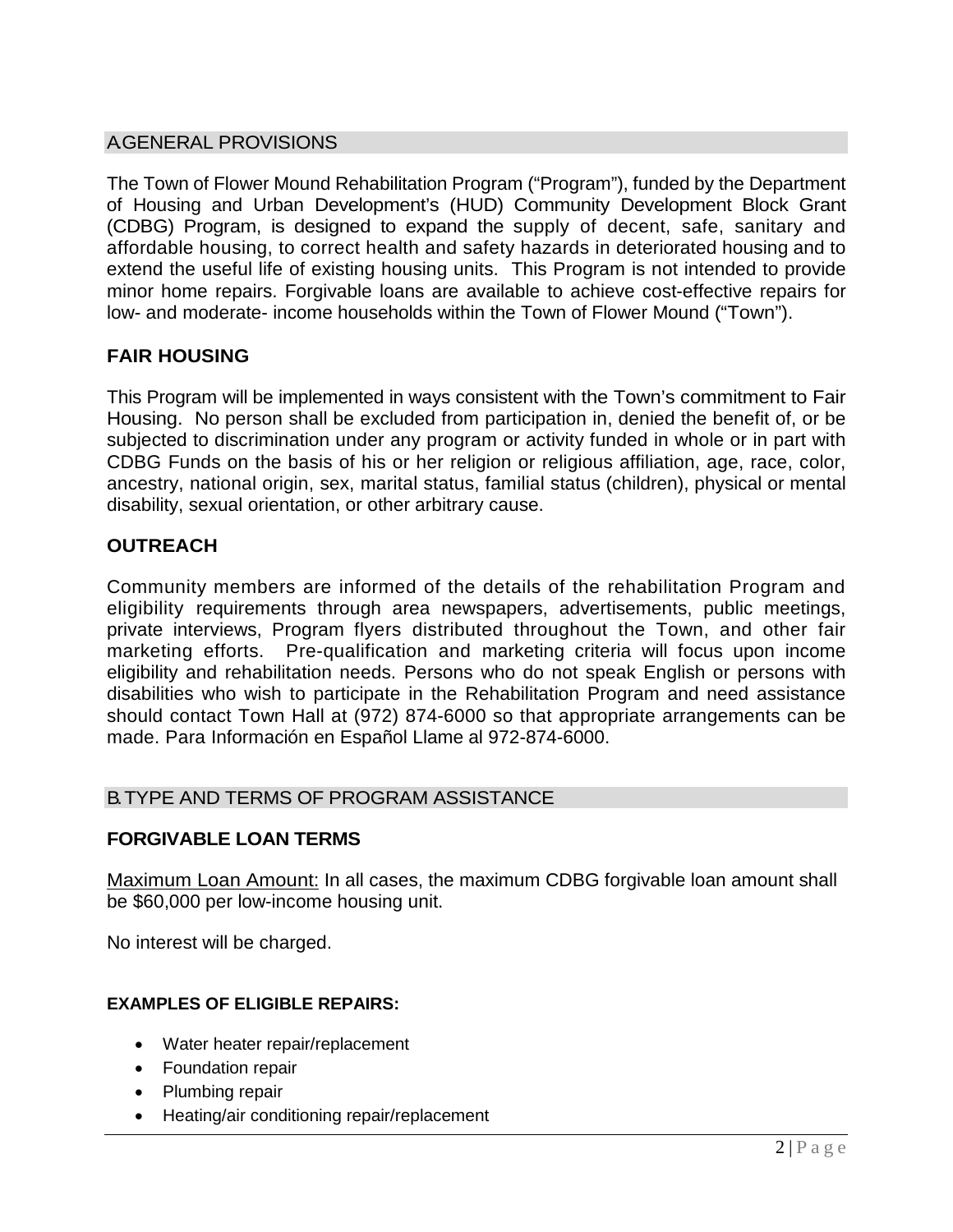- Window and screen repair/replacement
- Electrical repair
- Repair/replace electrical panel boxes
- Repair/replace/install handrail, guardrail, porch and step structure, wheelchair ramp
- Replace/install weather-stripping and caulking
- Install insulation
- Repair/replace siding and fascia

Eligible projects must adhere to the design standards established by Flower Mound's Building Inspection's Division. Town staff will inspect the home to determine if a requested repair is eligible.

Additional costs covered by the loan may include:

- Construction contract (the accepted bid price for the cost of materials and labor);
- Construction contingency;
- Drafting and engineering fees, if any;
- Appraisal and termite inspection charges;
- Permit fees and related building fees;
- Lead Based Paint mitigation

#### **INELIGIBLE PROJECTS**

- Repairs that are only cosmetic in nature are not eligible. However, some cosmetic repairs may be carried out under the Program in small areas where a repair has been completed and only when necessary to make the immediate areas match (as close as possible) the surrounding area.
- Repairs covered by insurance claims **are not eligible** for funding from this Program.
- Unsafe and substandard structures that cannot be made safe for habitation for \$60,000 or less will not be eligible for assistance. The owner will receive a letter detailing the hazards and why assistance is being denied. Under such circumstances, the Town will recommend a household seek safe housing as soon as possible

The loan cannot be used to cover costs associated with:

• Relocation Expenses: This Program is subject to the acquisition and relocation provisions of the Uniform Relocation Assistance and Real Property Acquisition Policies Act of 1970, as amended ("Uniform Relocation Act") and Section 104(d) of the Housing and Community Development Act of 1974. Under the Uniform Relocation Act, at 49 CFR 24.2(a) (9) (ii) (E), a nonexclusive listing of persons who do not qualify as displaced persons includes an owner occupant(s) who move(s) as a result of rehabilitation or demolition of the real property. If the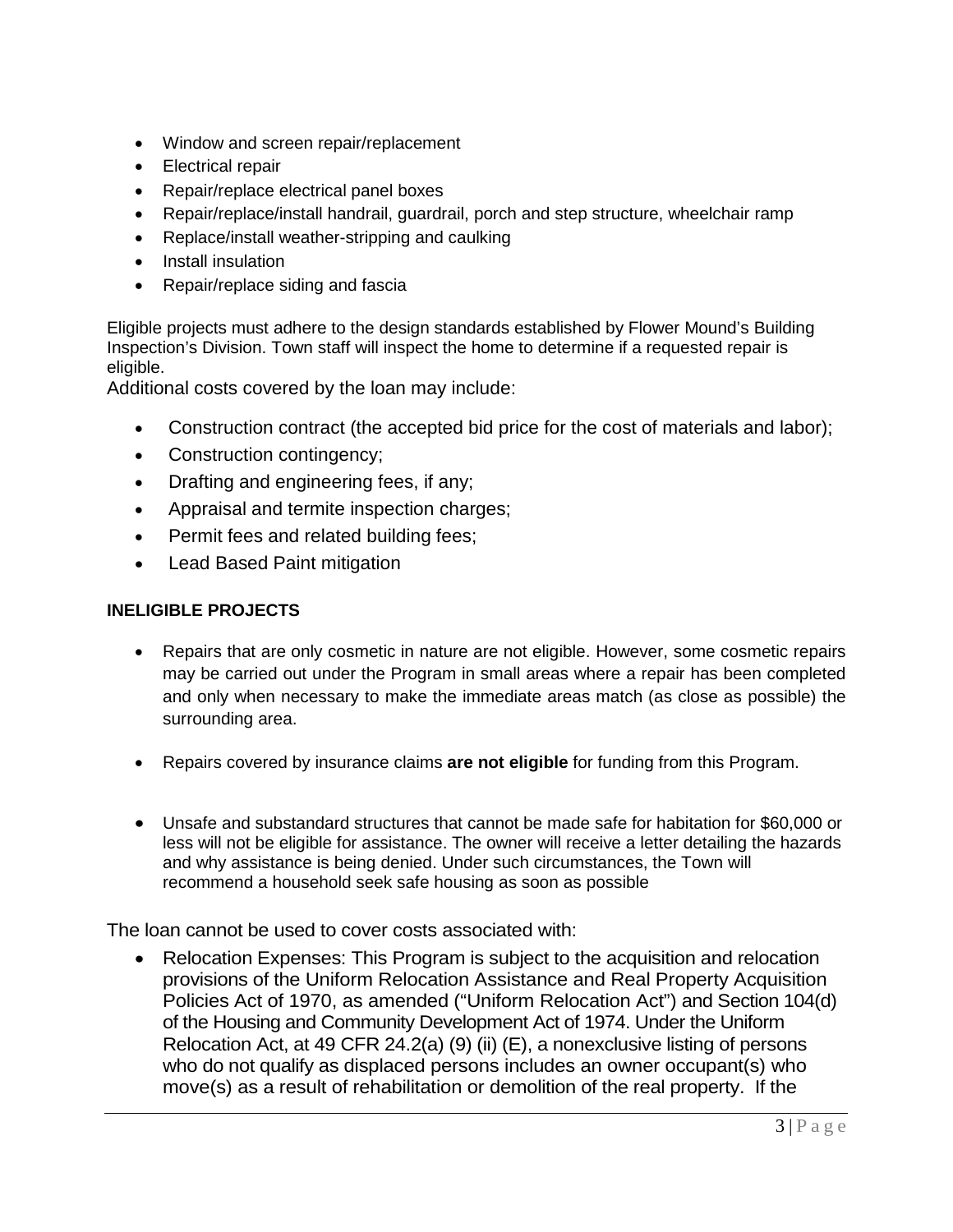homeowner(s) are required to temporarily relocate during the rehabilitation, the Town will not provide any assistance with relocation expenses because this is a voluntary program.

Recapture Provisions: The Town is offering homeowner rehabilitation assistance in the form of a deferred payment loan. As part of the Program, the Town places a lien on the property (as a "soft second" lien) that is released upon maturation of the loan.

Homeowners receiving assistance from the Town are required to have the home remain their principal place of residence for not less than five (5) years from the date of the loan for those projects totaling more than \$30,000 and three (3) years for those projects totaling \$30,000 or less. If the homeowner(s) no longer occupy(ies) the home as their principal residence during the five-year or three-year loan term, the homeowner(s) will be obligated to pay the Town the prorated amount of the loan. The deferred payment loan will be forgiven at a rate of 1/5 per year or 1/60 per month for a five-year loan term and 1/3 per year or 1/36 per month for a 3-year loan term. Any outstanding balance would be subject to recapture. A lien will be filed listing the Town as a subordinate lien holder.

Change of Title-Owner/Occupants: In the event that an owner occupant sells, transfers title, or discontinues residence in the rehabilitated or purchased property for any reason, the loan becomes immediately due and payable.

If the owner occupant sells or otherwise transfers title of the property to a qualifying income group household, the Town will consider subordinating the loan and continuing all or part of the lien as a deferred loan.

If the owner occupant dies, and if the heir to the property lives in the house and is income eligible, the heir may be permitted, upon approval of the Town, to assume the loan at the rate and terms the heir qualifies for under current participation guidelines. If the owner occupant dies and the heir is not income eligible, the loan becomes immediately due and payable.

In cases where more than one owner occupant is listed on the title and deed of trust, if one of the owner occupants ceases to live at the property for any reason, then the CDBG loan is assumable if the other owner-occupant who is vested in title provides documentation that he will continue to occupy the home as his principal residence and that the new household continues to be income eligible for the Program. If the new owneroccupant and household are not income eligible for the Program, then the CDBG loan becomes immediately due and payable.

If an owner wants to convert the rehabilitated property to any commercial or nonresidential use or a rental unit, the loan becomes immediately due and payable.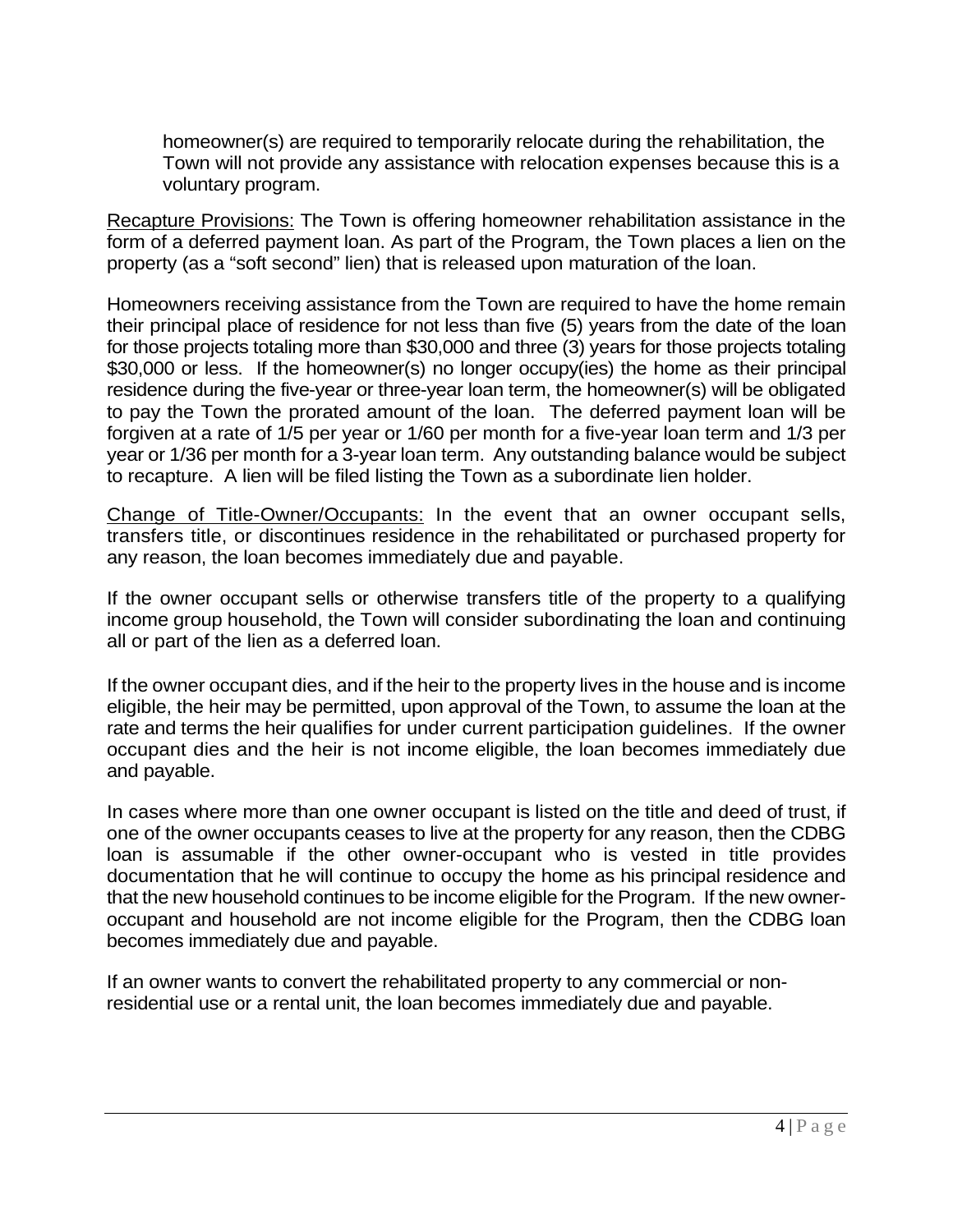## **LEAD-BASED PAINT**

If the property was built before 1978, a lead-based paint risk assessment will have to be performed by a certified risk assessor prior to rehabilitation work commencing. If the test results are negative, construction will be able to proceed. If the test results are positive, the rehabilitation will require that all identified lead hazards be abated. Lead-based paint abatement can only be performed by a certified abatement contractor who employs certified abatement workers who use safe work practices to prevent lead contamination from the abatement. More information on federal requirements for work with lead-based paint can be found in 24 CFR 35 and 40 CFR 745. The homeowner will not be able to occupy a house while lead abatement is performed. If the homeowner does not agree to relocate during the lead-based paint abatement procedures, the project will be terminated.

## **USE OF CDBG PROGRAM INCOME**

All income received from recapture of CDBG deferred payment loans made by the Town will be known as CDBG Program Income and will be returned to the Town for use on CDBG eligible activities.

## C. ELIGIBILITY REQUIREMENTS

## **APPLICANT ELIGIBILITY**

1. Income: In order to be eligible for the CDBG assistance, the cumulative gross annual income(s) for all persons age 18 years and over occupying the residence must not exceed 80% of the county's median income as published annually by HUD. Income will be determined by the provisions of the Section 8 annual income definition at 24 CFR 5.609.

The Town of Flower Mound will use HUD's CPD Income Eligibility Calculator to determine income. HUD has directed the Town to use the "24 CFR Part 5 Annual Income definition of income.

| <b>HOUSEHOLD SIZE</b> | 80% OF AREA MEDIAN INCOME -<br><b>MAXIMUM INCOME LIMIT</b> |
|-----------------------|------------------------------------------------------------|
|                       | \$49,850                                                   |
|                       | \$57,000                                                   |
| 3                     | \$64,100                                                   |
|                       | \$71,200                                                   |
| 5                     | \$76,900                                                   |
| 6                     | \$82,600                                                   |
|                       | \$88,300                                                   |
|                       | \$94,000                                                   |

## **HUD 2021 Income Limits (Denton County):**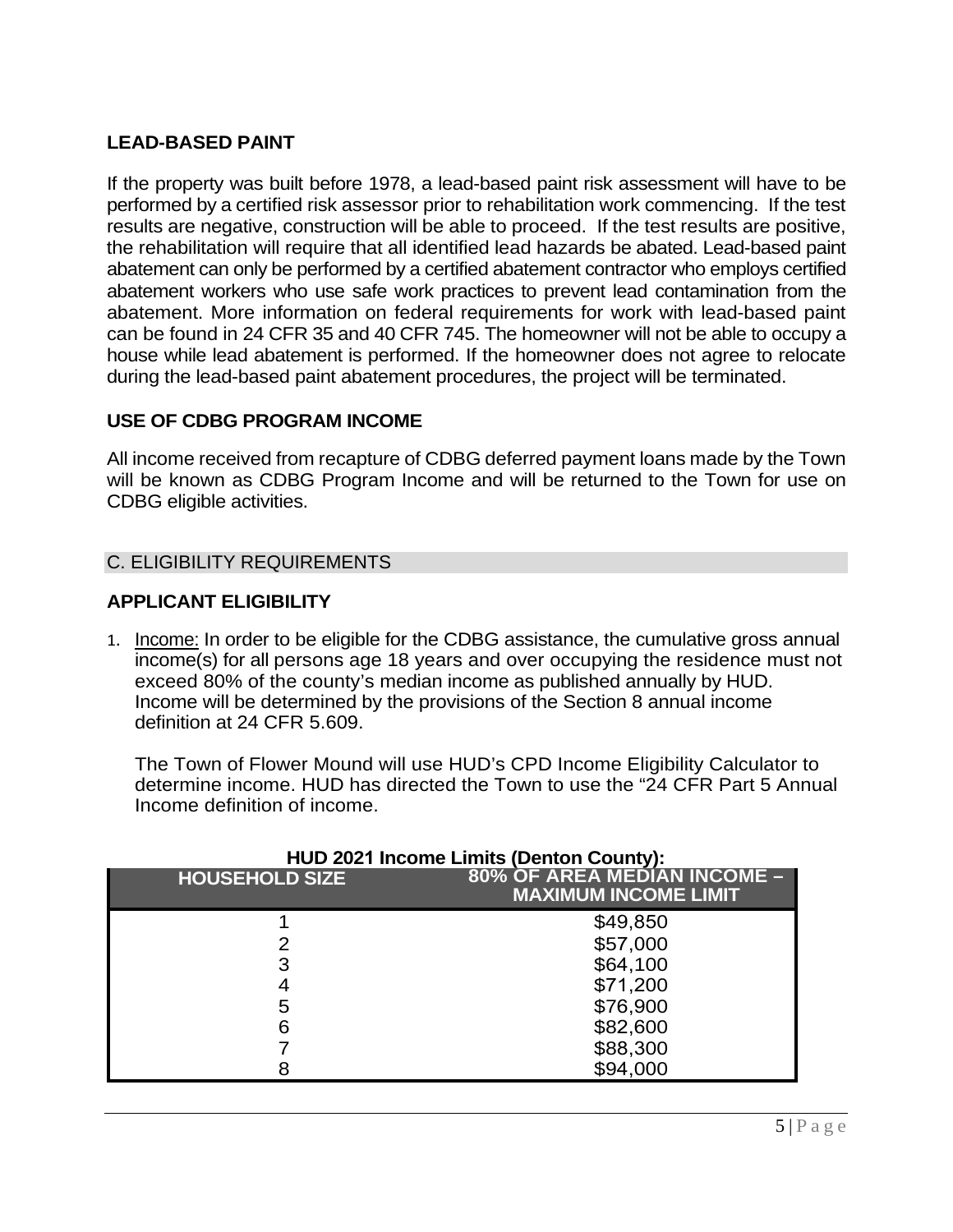- 2. Citizenship: Applicants must be United States citizens or legal resident aliens.
- 3. Assets: If applicants have liquid assets of \$8,000 or above, they will be required to apply all amounts in excess of \$8,000 toward their home rehabilitation. Liquid assets are those that can be readily converted to cash such as cash, checking, savings, stocks, and bonds. Tax deferred accounts such as IRAs, 401Ks, and other retirement accounts are excluded from the definition of liquid assets. Applicants must certify on their application form whether they have liquid assets of more than \$8,000 or not.
- 4. Additional documents will be required to document income eligibility per HUD regulations.

# **NOTE**

Town employees that reside within the Town are subject to the same eligibility requirements and procedures as all other applicants.

# **PROPERTY ELIGIBILITY**

- 1. Location: The property must be located within the Town of Flower Mound.
- 2. Property Type: An eligible property must have an existing single-family residence that is the principal residence of the applicant.
	- Applicant must provide proof of a homestead exemption on the property.
- 3. Title: The applicant household must hold majority title to the property. An existing mortgage will not prohibit participation in the Program.
	- Applicant is listed as the property owner (a title search will be conducted).
	- Mortgage payments must be current.
- 4. Homeowner's Insurance: Proof of homeowner's insurance is required.
- 5. Property tax: Proof of property tax payment required.
- 6. Environmental Review:
	- Property must not be located in a Special Flood Hazard Area (*i.e.*, subject to inundation by the 1% Annual Chance Flood per FEMA) in order to be eligible for the Program.
	- If the property meets the Environmental Review criteria above, staff will determine whether the property to be rehabilitated meets all environmental requirements under 24 CFR Part 58 and can be rehabilitated through the Program.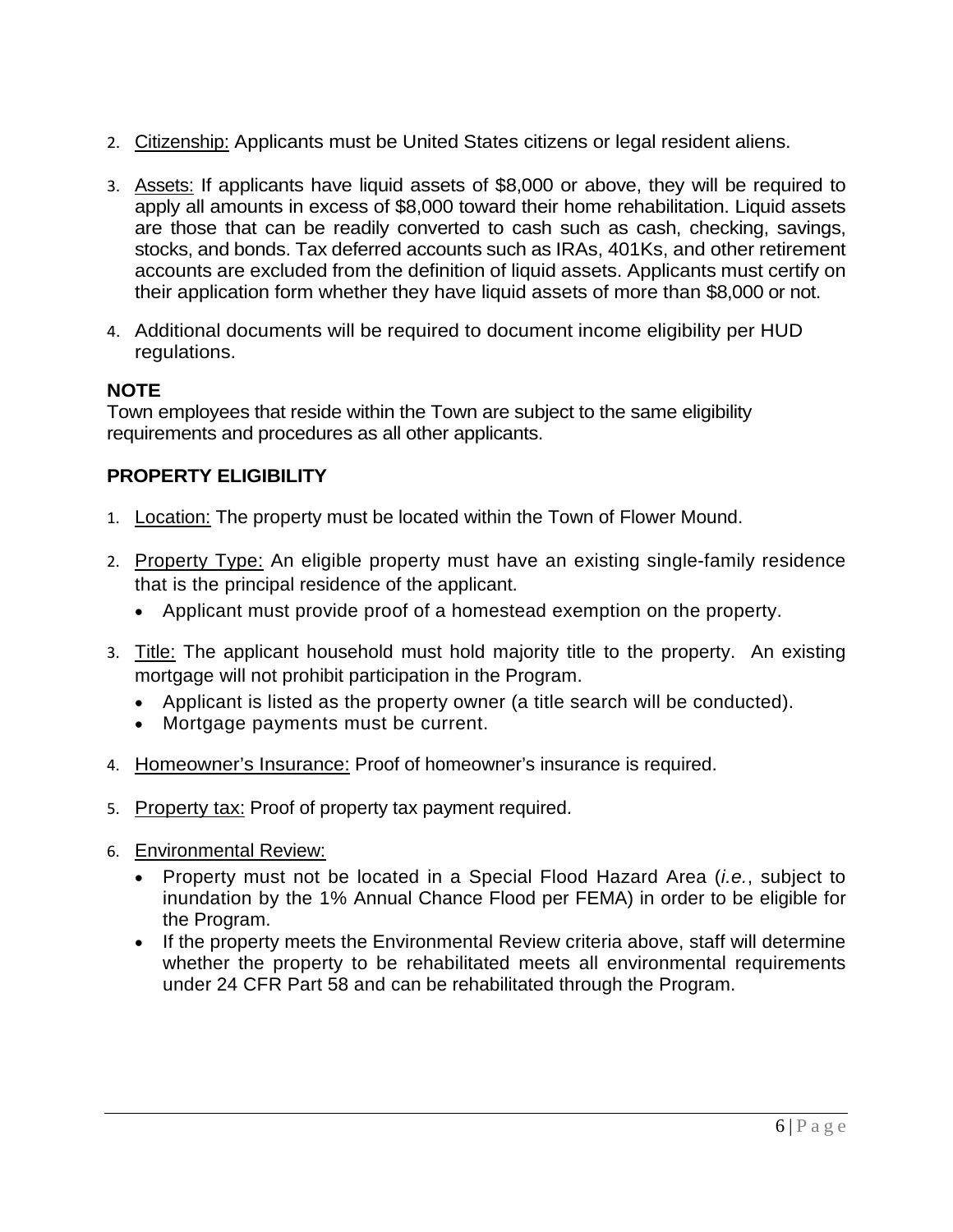# **NOTE**

- **Submitting an application and meeting eligibility criteria does not commit the Town of Flower Mound to undertake a project.** In addition, a visit by the contractor does not imply a final approval of the project. If the cost estimates of the project exceed the maximum amount allocated under the program, the application will be terminated.
- The homeowner must respond to contact by the Town within 10 business days and submit all supplemental documentation within 15 business days of request by the Town.
	- o **Failure to meet either of these conditions will result in the termination of the application.**

# **FEASIBILITY OF REHABILITATION**

- 1. Initial Inspection: When property eligibility and income eligibility have been determined, the Housing Specialist completes a detailed inspection of the house and prepares a line-item work write-up and in-house cost estimate. Costs are determined based upon experience and the use of a construction estimation program.
- 2. Rehabilitation Standards: Every loan made under this Program shall be used to finance rehabilitation to at least minimum Program property standards, and all work performed will comply with the Town's currently adopted International Residential Code.
	- All items listed as "Tier 1" in the Rehabilitation Program's Minimum Property Standards must be able to be satisfied in order to qualify for the Program.
	- If the total rehabilitation cost of all Tier 1 items can be satisfied for less than the maximum loan amount, the applicant, Town staff and Housing Specialist may collaborate on the selection of "Tier 2" items for repair with the remaining loan funds available.
	- If there are any code violations that can be rehabilitated as Tier 2 items, these items must be addressed before other Tier 2 items can be selected for repair.
- 3. Lead Hazard Inspection and Mitigation: Occupants of units constructed prior to 1978 will receive proper notification of Lead-Based Paint (LBP) hazards and all projects will be subject to implementation of the federal LBP regulations in accordance with the most recently published CDBG grant management manual chapter on LBP located in 24 CFR 570. More information on LBP requirements can be found in 24 CFR 35 and 40 CFR 745.
- 4. Determination of Rehabilitation Feasibility:
	- All costs relating to the rehabilitation of a house must not exceed the maximum loan amount of \$60,000. 25% of the loan amount is reserved for change orders for projects totaling more than \$30,000 and 15% for those totaling \$30,000 or less. The costs include, but are not limited to:
		- o The line item in-house estimate for rehabilitation that would comply with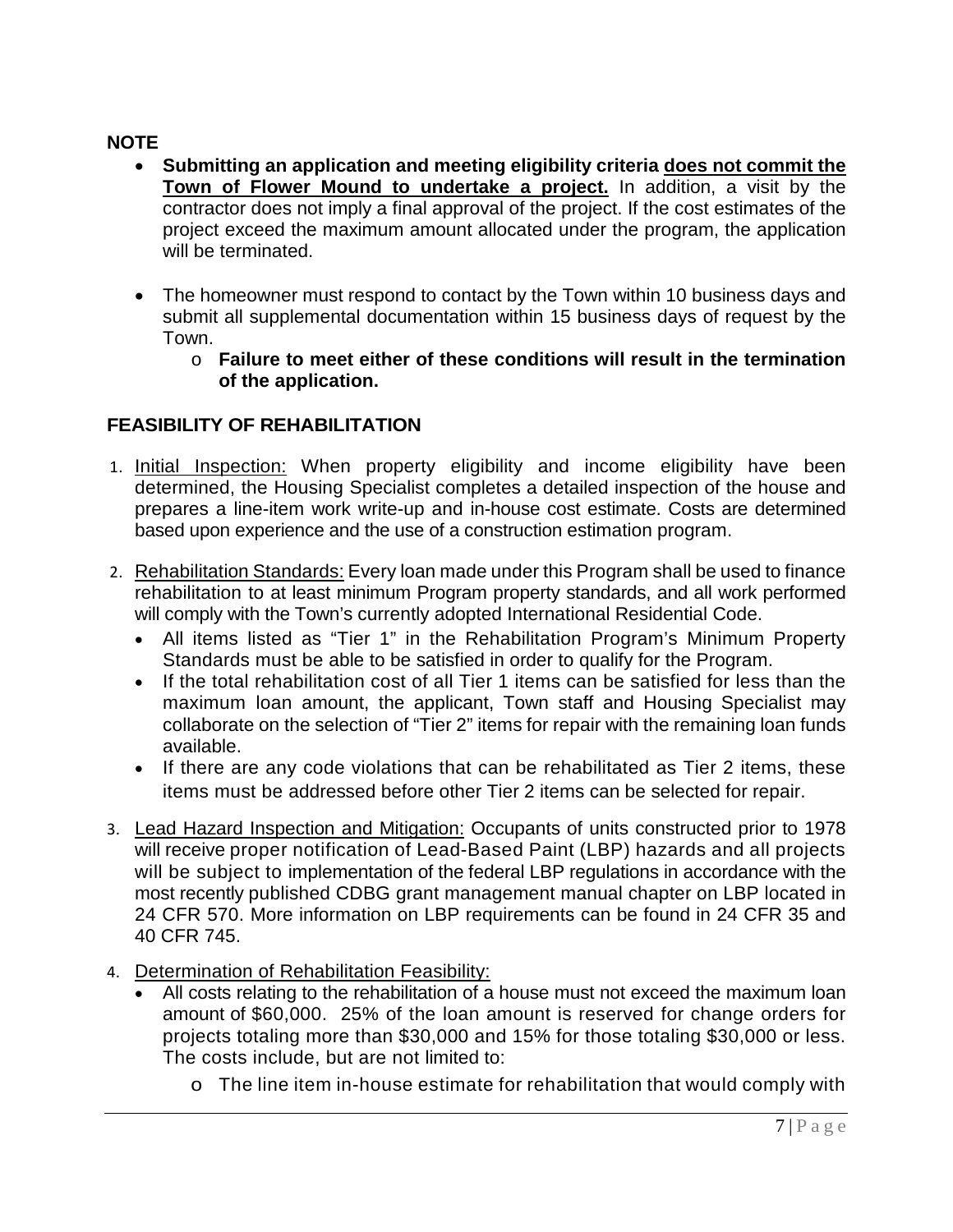the rehabilitation standards identified in item 2 (Rehabilitation Standards) above;

- o LBP mitigation; and
- o Permit fees and related building fees.
- If all costs to rehabilitate the structure total more than the maximum loan amount of \$60,000, the house would not be eligible to participate in the Rehabilitation Program.
- Repairs in excess of 50% of the house value may make the property ineligible for the Program.
- 5. Maximum Limits for the Program:
	- Once the project is completed, no additional assistance may be requested before the term of the loan is complete.
	- Lifetime Maximum of two repairs or a maximum total expenditure of \$120,000. Please note that the overall total in repairs cannot exceed more than 50% of the home value.

## D. PROCESS & PROCEDURES

## **PROGRAM STEP-BY-STEP PROCESS**

- 1. Program representatives (Town staff) speak to or meet with applicants as necessary to explain Program requirements, documentation, the residential unit's rehabilitation needs and the rehabilitation processes. Town staff, when necessary, can also assist the applicant with completing the application form. Additional documents may be obtained through the mail or follow-up visits.
- 2. Applications will be accepted until the goals of the Program have been met and/or all funds have been committed:
	- Only completed applications will be processed on a first-come, first-served basis. Once applications are completed and all supporting documents have been submitted, Town staff will date the application to determine the order in which the application will be considered. A completed application includes all documents necessary for Town staff to determine income eligibility and property eligibility.
	- When funds committed to accepted applications total an amount that approaches the total CDBG loan funds available, the Town has the right to suspend acceptance of new applications until additional CDBG funds are available.
	- When less than the maximum potential loan amount remains as uncommitted funds, those dollars may be committed to the next eligible applicant. If the expected rehabilitation costs of that applicant's home exceed the remaining funds available, the rehabilitation of that home will be postponed until the following year's CDBG entitlement is available.

Town staff will also perform an environmental review to determine if the property will be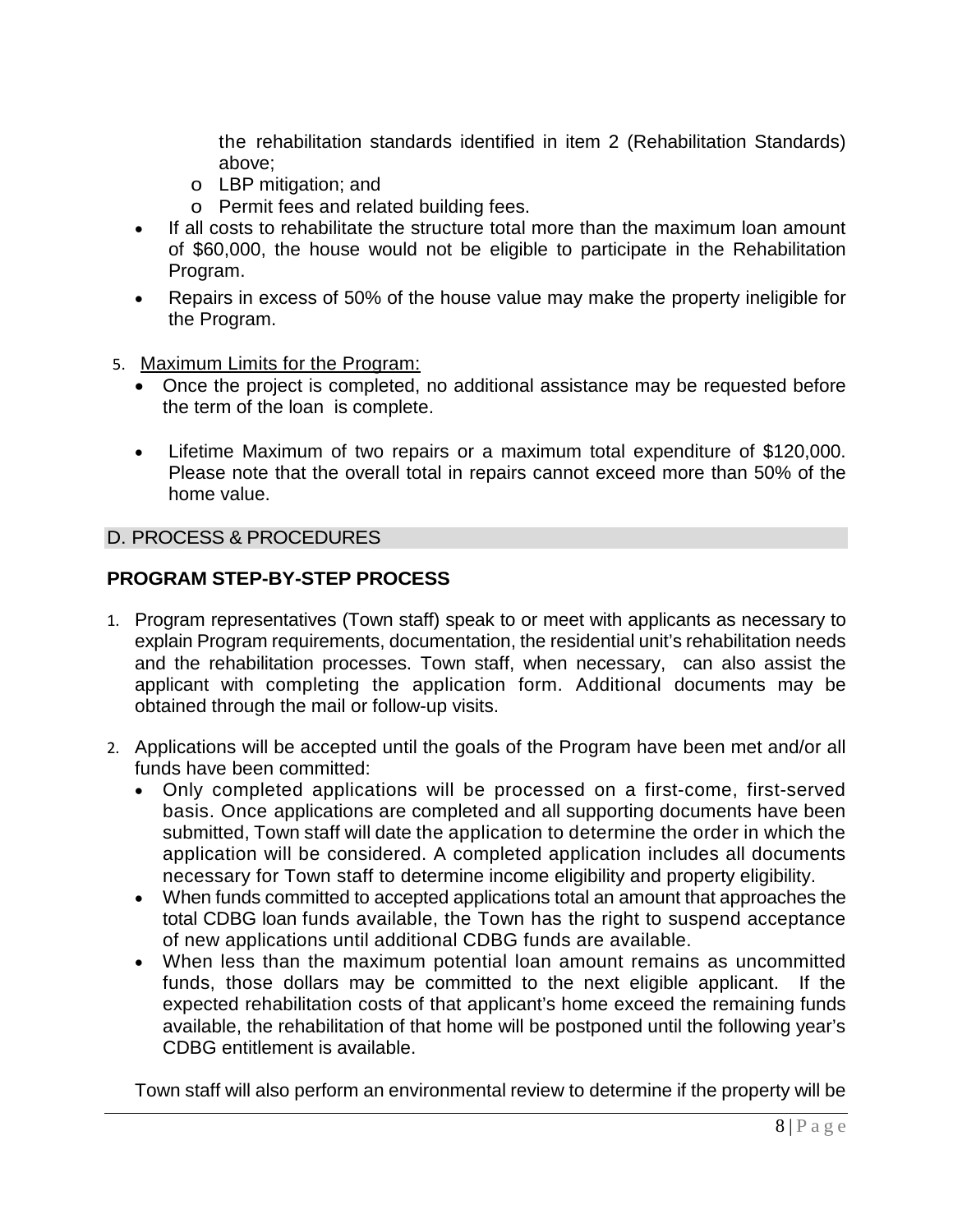in compliance with acceptable environmental conditions as set forth by HUD. If a property cannot meet the environmental conditions, the application will be denied.

- 3. Applicants must pass the following eligibility tests: income eligibility, property eligibility, and rehabilitation feasibility. Town staff determines the income eligibility of the household and the eligibility of the property. If applicants pass the eligibility tests for income and property, the applicant may continue on to the next step. Town staff will notify the applicant of whether he has passed the eligibility tests for income and property. If eligible, the notification will also explain the next steps required to move forward to determine rehabilitation feasibility.
- 4. After reviewing the application and verifying all documentation, Town staff will contact the applicant for an on-site project evaluation appointment.
- 5. The Town's Housing Specialist will provide a line item in-house cost estimate of all needed repairs to the property to bring it into compliance with the Program's Minimum Property Standards. The cost estimate will designate which repair line items relate to Tier 1 standards and which repair line items relate to Tier 2 standards in order to assist in determining the feasibility of the rehabilitation.
- 6. Town staff determines the feasibility of the rehabilitation based on guidelines established in this Program. If the rehabilitation is feasible, Town staff will notify the homeowner and review which repair items will be addressed in the rehabilitation program.
- 7. The applicant will be provided with a list of pre-screened general contractors that will be contacted for line item bids.
	- The applicant will be provided a copy of the line item in-house cost estimate that does not show the cost (dollar amount) of each line item.
	- Contractors interested in bidding on the project will contact the homeowner to set up a time to walk the home and review the items listed on the prepared bid sheet.
	- The Contractor will then provide a line item bid to the homeowner and Town staff.
	- The contractor selected by the applicant must have submitted a bid within 15% of the in-house cost estimate in order to be hired to work with the Program. Negotiations are allowed in order to bring the bid within the required 15% range of the in-house estimate. By comparing the initial in-house estimate to the bids submitted, the cost reasonableness of the project will be determined.
	- The applicant will inform Town staff of which contractor he would like to select to perform the rehabilitation work; if the applicant does not select the lowest bidder, a reason must be provided.
- 8. Determination of CDBG Assistance.
	- The determination of CDBG assistance will be based on the selected construction bid and the total of all other eligible costs. The maximum total loan amount is \$60,000. 25% of loans totaling more than \$30,000, and15% of loans totaling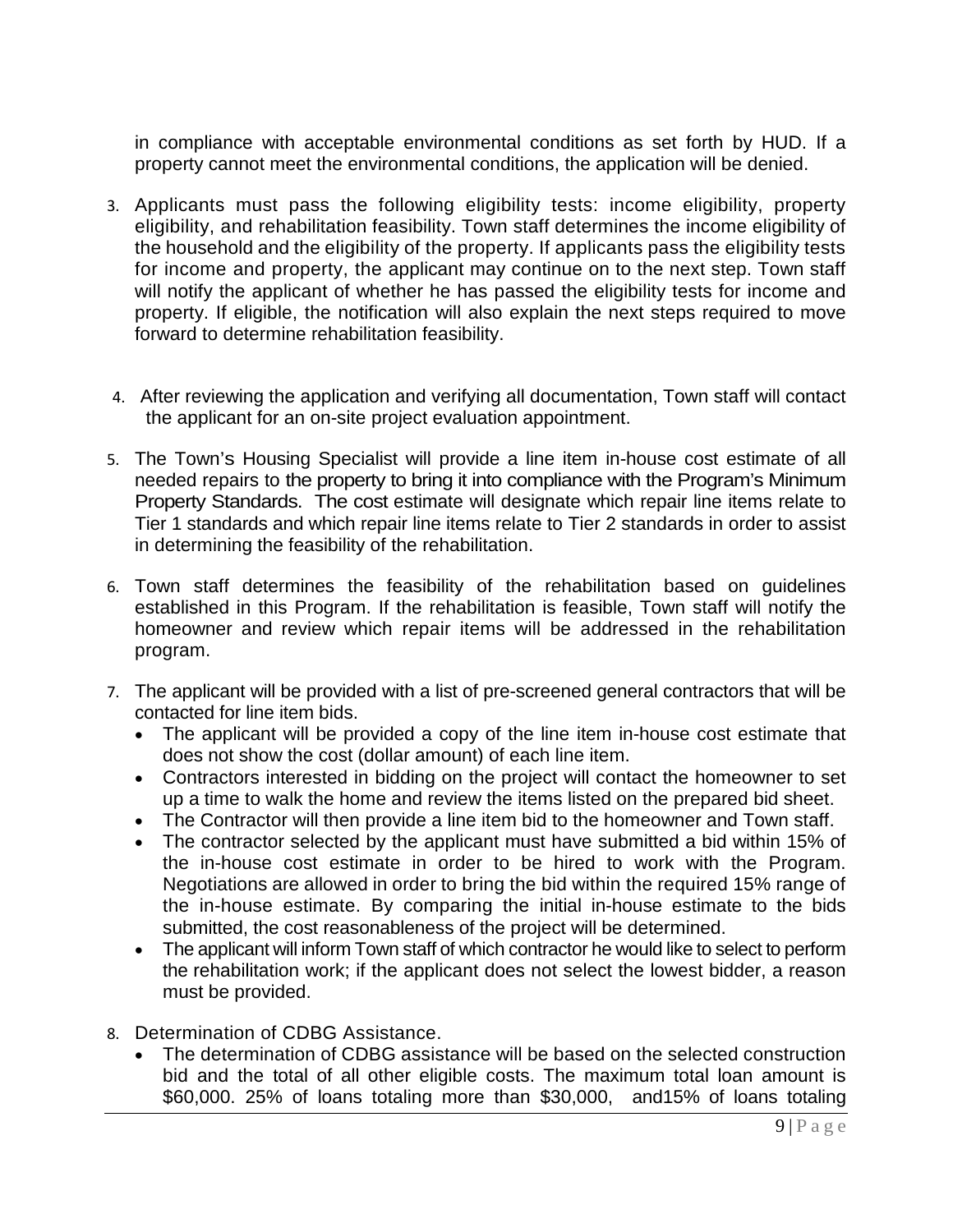\$30,000 or less will be reserved for change orders. Any approved change orders will be reflected as amendments to the original loan amount.

- Town staff prepares a letter notifying the applicant of the total loan amount offered and a meeting is scheduled to execute contracts.
- Prior to contract execution, a signed Form HUD-7015.16 "Authority to Use Grant Funds" must be received from HUD (if needed).
- 9. Contract Execution.
	- The meeting shall include the applicant, the Town's Housing Specialist, the Town Grants staff, and the contractor.
	- All parties will review the work description and the applicant and contractor will initial each line item of the work description.
	- Upon acceptance of terms and conditions stated, the applicant shall sign the Residential Rehabilitation Program Agreement.
	- The applicant shall enter into an agreement with the contractor.
		- o Contract must name all of the contractors and/or subcontractors responsible for performing each item of work (debarment is checked prior to closing).
	- Upon the execution of all Program documents, Town staff shall issue a written Notice to Proceed to the contractor with a copy to the applicant.

10. Rehabilitation Work.

- Work will commence no later than 10 calendar days after the receipt of the Notice to Proceed.
- The contractor is responsible for securing all necessary building permits.
- Change orders must be executed for any deviation, addition, or deletion made to the original job specifications approved in the construction contract. All change orders must be in writing and require the approval of the applicant, the contractor, The Town Housing Specialist, and Town staff. All approved change orders will be included in the final loan amount (reflected in the Promissory Note) and will be listed as amendments to the original loan amount offered in the Residential Rehabilitation Program Agreement.
- Rehabilitation work will be subject to routine progress inspections by the Housing Specialist.
- 11. Contractor Payments.
	- Upon completion of work (or portion of work) set out in the Work Write-Up, the contractor will submit an original invoice identifying work items completed and their cost to Town staff.
	- Upon receipt of invoice:
		- o The Town's Housing Specialist will inspect the property to ensure all work has been completed and determine if all applicable permits have been obtained and have appropriate signatures.
		- o If LBP work was part of the contract, the work must pass a final lead paint clearance inspection. If the work fails the inspection, the contractor must continue to clean the house until it passes the clearance inspection.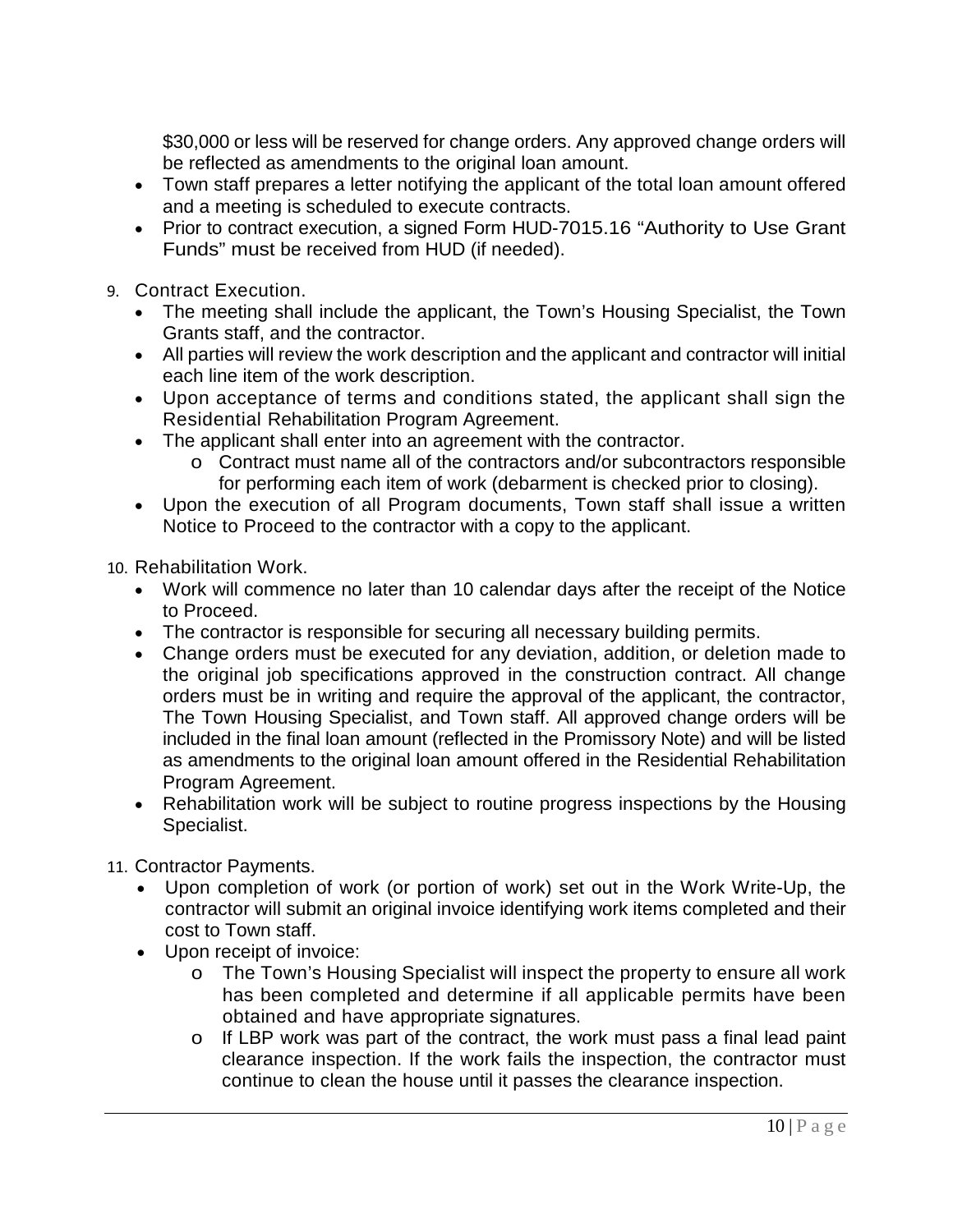- o Obtain a signature from the homeowner on the Contractor Payment Request form that indicates the homeowner is satisfied with the work and the amount to be paid to the contractor.
- o After a signature has been obtained from the applicant, the Town's Housing Specialist and Town Grants staff will sign the authorization for payment stating that all work has been completed as agreed to in the construction contract.
- The contractor shall receive approved final payment, minus a 10 percent contingency, for completed contract within 15 working days after final inspection approval. The contingency is calculated on the final contract amount by adding the total project bid amount plus or minus change orders. Contingency is withheld for thirty (30) days from the date of final acceptance by Town. After thirty days, if no additional or warranty work remains, the Town will release withheld contingency funds.

12. Work Completion.

- The Town's Housing Specialist will conduct a final walk through with the applicant and contractor to address any outstanding items. When all outstanding items are satisfied, the applicant must sign the final acceptance form.
- Acceptance of Work: The Town's building inspector must have accepted the work, as evidenced by an approved final inspection on the building permit, and items on the final invoice must have been completed and approved by the Town's Housing Specialist.

• The contactor will guarantee the work performed for a period of at least one year from the date of final acceptance. It is the responsibility of the applicant to notify the contractor of any problems that occur after project completion and are covered under the provided warranty.

- At the time of the request for final payment, the contractor will provide:
	- o Lien release from the contractor
	- o Lien releases from all subcontractors, labors, materials, and equipment rental
	- o Any warranties and paperwork as appropriate
- 13. Closing.
	- Execution of documents by the applicant:
		- o Promissory Note
		- o Deed of Trust
		- o Acceptance of Work
		- o Final Invoice Approval
	- The Town issues final payment to contractor (minus a 10% contingency, which is held for 30 days).
	- The Town files the loan documents in the County deed records office.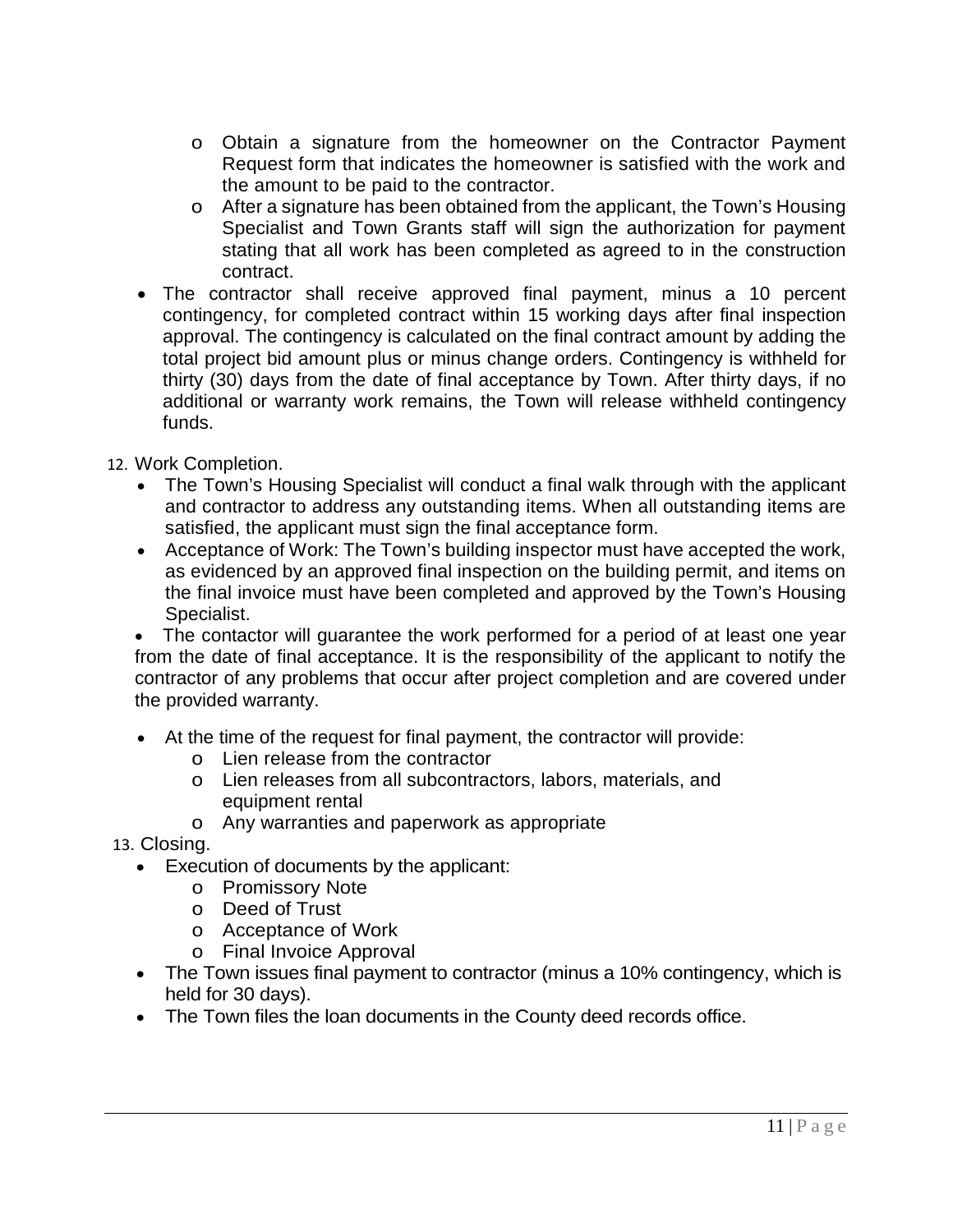# **E. CONTRACTOR SELECTION**

# **CONTRACTOR SELECTION**

- 1. Role of the Local Government: The Town of Flower Mound is an equal opportunity, fair housing lender, providing affordable financing for housing rehabilitation performed in accordance with the adopted Program Guidelines. The Town does not warrant any construction work, or provide any insurance coverage.
- 2. Contracting Process: Contracting will be done on a competitive bid basis. The homeowner will be the responsible agent. Only the homeowner can select the contractor of his choice.
- 3. Contractors List: The Town will provide the homeowners a list of pre-screened general contractors to choose from.
	- The Town will establish a list of pre-screened general contractors through a vendor application process.
	- All contractors will be checked with HUD's federally debarred list of contractors. No award will be granted to a contractor on HUD's debarred list.
	- Contractors are required to be registered and in good standing with the Town of Flower Mound's Building and Inspection Services division, and must have been registered for an acceptable amount of time, with no outstanding permit issues.
	- Contractors must also have public liability insurance and, when necessary, worker's compensation insurance.
	- Contractors must agree to comply with these Program guidelines as well as all CDBG federal and state regulations, which are found in 24 CFR 570. In addition, 24 CFR 35 and 40 CFR 745 contain information on LBP requirements with which contractors must be in compliance.
	- Provide information for the Minority/Women Owned Business Enterprise (M/WBE) Report required by the CDBG grant.
	- All work performed by the contractor will comply with the Town's currently adopted International Residential Code.

# F. DISPUTE RESOLUTION/APPEALS PROCEDURE

Program Disputes: Any applicant for a rehabilitation loan through the Program has the right to appeal if the application is denied. Complaints concerning the Program should first be made to the Budget Officer. If unresolved in this manner, the complaint or appeal shall be made in writing and filed with the Town. The Town will then schedule a meeting with the Deputy Town Manager/CFO. The Deputy Town Manager/CFO's written determination will be made within fifteen (15) working days after said meeting. If the applicant is not satisfied with the Deputy Town Manager/CFO's decision, a request for an appeal may be filed with the Town Manager.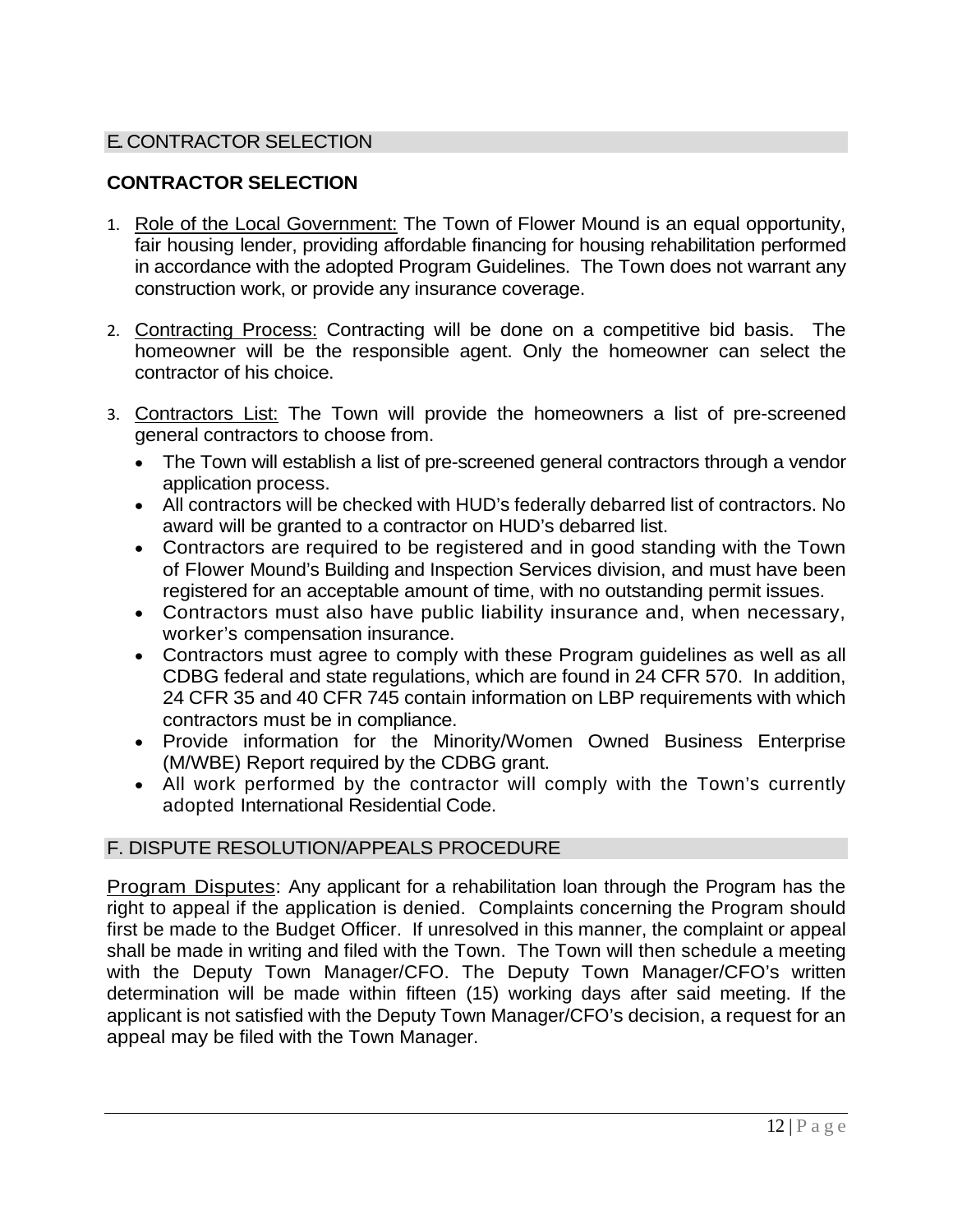Contractor/Homeowner Disputes: During pre-construction, construction, or postconstruction periods, the applicant has a similar right to have any disputes heard and resolved.

Program representatives are primarily responsible to assure that the Program is implemented in compliance with state and federal regulations in a timely and responsible manner. This includes developing accurate and professional files, work writes-ups and contract documents. Program representatives attend the meeting between the homeowner and the contractor when the contract documents are signed, and facilitate in the clarification and/or corrections of proposed work so a clear understanding is established between both parties.

During and after completion of construction, the contractor's work is monitored for code compliance by the Town's building inspector and for quality by the Town's Housing Specialist.

The contractual obligation for rehabilitation is ultimately between the contractor and the homeowner. If a situation occurs where the two parties are in conflict, the following procedure will be followed:

Stage 1: Before any intervention occurs, the homeowner or contractor shall communicate perceived problems or complaints directly to the other party. In an attempt to resolve the differences, each party will give the other party an opportunity to respond or correct the problem.

Stage 2: If the Stage 1 attempt fails to resolve the problem, the homeowner or contractor may ask a Program representative to informally intervene. This intervention might include telephone call(s) to the contractor or homeowner, meeting(s) at the job site or in the office, or other actions as seem appropriate, including such things as the establishment of written working guidelines, or other post-contractual agreement.

Stage 3: If informal intervention is unable to satisfactorily resolve the homeownercontractor differences, the homeowner, contractor, or Program representative will contact the Town staff person responsible for the program at the Town in writing, detailing the problem. In cases of building code compliance or questions of construction quality, the Town's building inspector will also be contacted.

It must be recognized that the homeowner has other options which he may choose to utilize, including contacting the contractors applicable state licensing board to submit a complaint.

Any controversy between the parties that cannot be settled through the informal intervention process outlined above shall be submitted to binding arbitration. Costs for the arbitration will be borne by the non-prevailing party, or subject to the terms of the arbitration agreement. The parties shall attempt to agree on a single arbitrator to hear the dispute. If they cannot agree, each party shall appoint an arbitrator. If the two